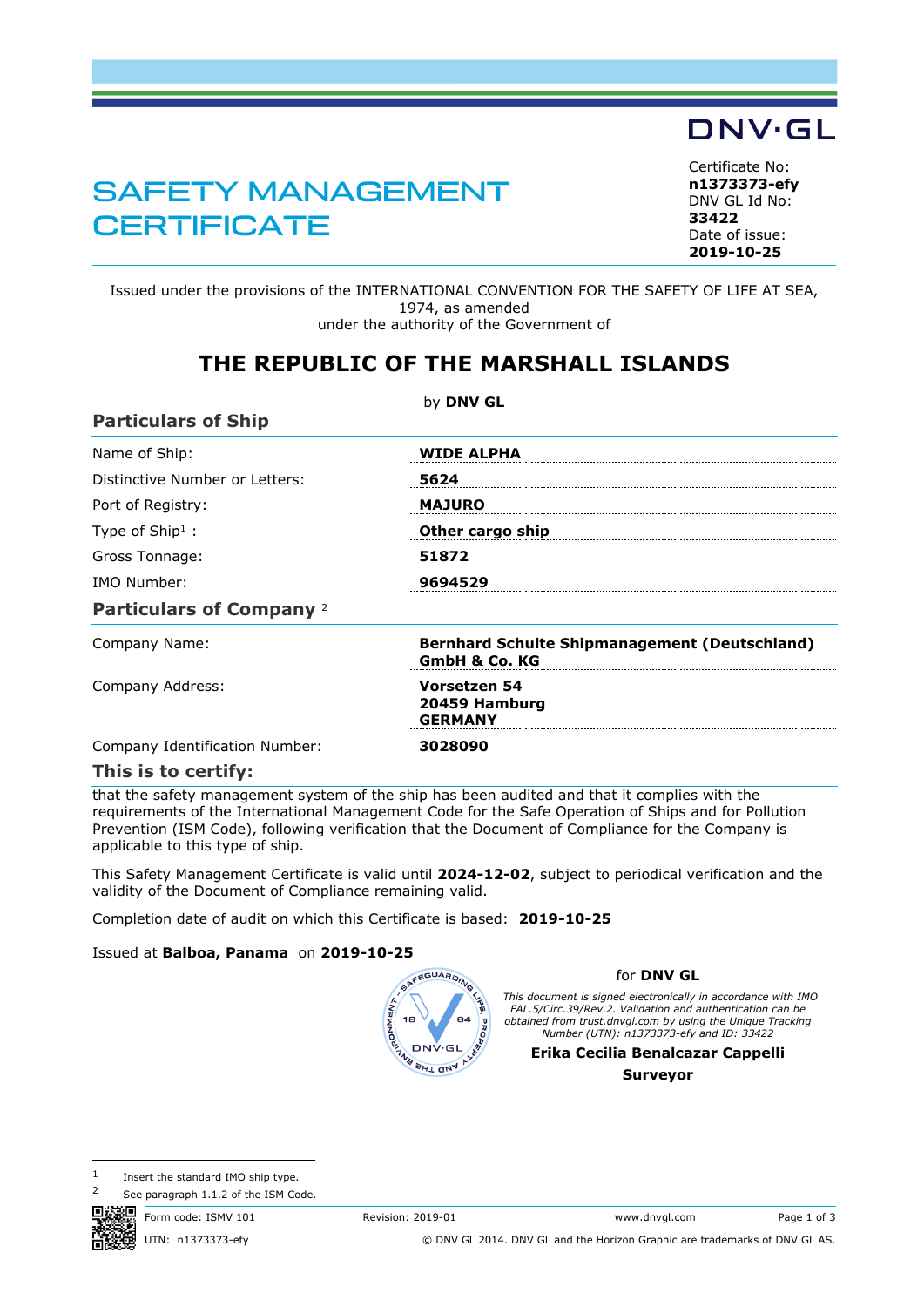Certificate No: **[n1373373-efy](#page-0-1)** Date of issue: **[2019-10-25](#page-0-0)**

| <b>Endorsement for intermediate verification</b>          |                                                                                                                                                                                                                                                                   |
|-----------------------------------------------------------|-------------------------------------------------------------------------------------------------------------------------------------------------------------------------------------------------------------------------------------------------------------------|
| THIS IS TO CERTIFY:<br>ISM Code.                          | that at the periodical verification in accordance with regulation IX/6.1 of the Convention and paragraph<br>13.8 of the ISM Code, the safety management system was found to comply with the requirements of the                                                   |
| Intermediate Verification<br>(to be completed between the | Date: the contract of the contract of the contract of the contract of the contract of the contract of the contract of the contract of the contract of the contract of the contract of the contract of the contract of the cont                                    |
| Stamp                                                     | Auditor, DNV GL                                                                                                                                                                                                                                                   |
| <b>Additional verification (if required)</b>              | AV                                                                                                                                                                                                                                                                |
|                                                           |                                                                                                                                                                                                                                                                   |
|                                                           |                                                                                                                                                                                                                                                                   |
| Stamp<br>Additional verification*:                        | Auditor, DNV GL Andrew Auditor, DNV GL                                                                                                                                                                                                                            |
| Stamp<br>Additional verification*:                        | Auditor, DNV GL                                                                                                                                                                                                                                                   |
| Stamp                                                     | Auditor, DNV GL                                                                                                                                                                                                                                                   |
| A.1071(28).                                               | * If applicable. Reference is made to the relevant provisions of section 4.3 "Initial Verification" of the Revised Guidelines on<br>Implementation of the International Safety Management (ISM) Code by Administrations adopted by the Organization by resolution |
| 13.13 of the ISM Code applies                             | Endorsement where the renewal verification has been completed and part B<br>ERC                                                                                                                                                                                   |
| until                                                     | The ship complies with the relevant provisions of part B of the ISM Code, and the<br>Certificate should, in accordance with part B 13.13 of the ISM Code, be accepted as valid                                                                                    |
|                                                           |                                                                                                                                                                                                                                                                   |
|                                                           |                                                                                                                                                                                                                                                                   |
| Stamp                                                     |                                                                                                                                                                                                                                                                   |